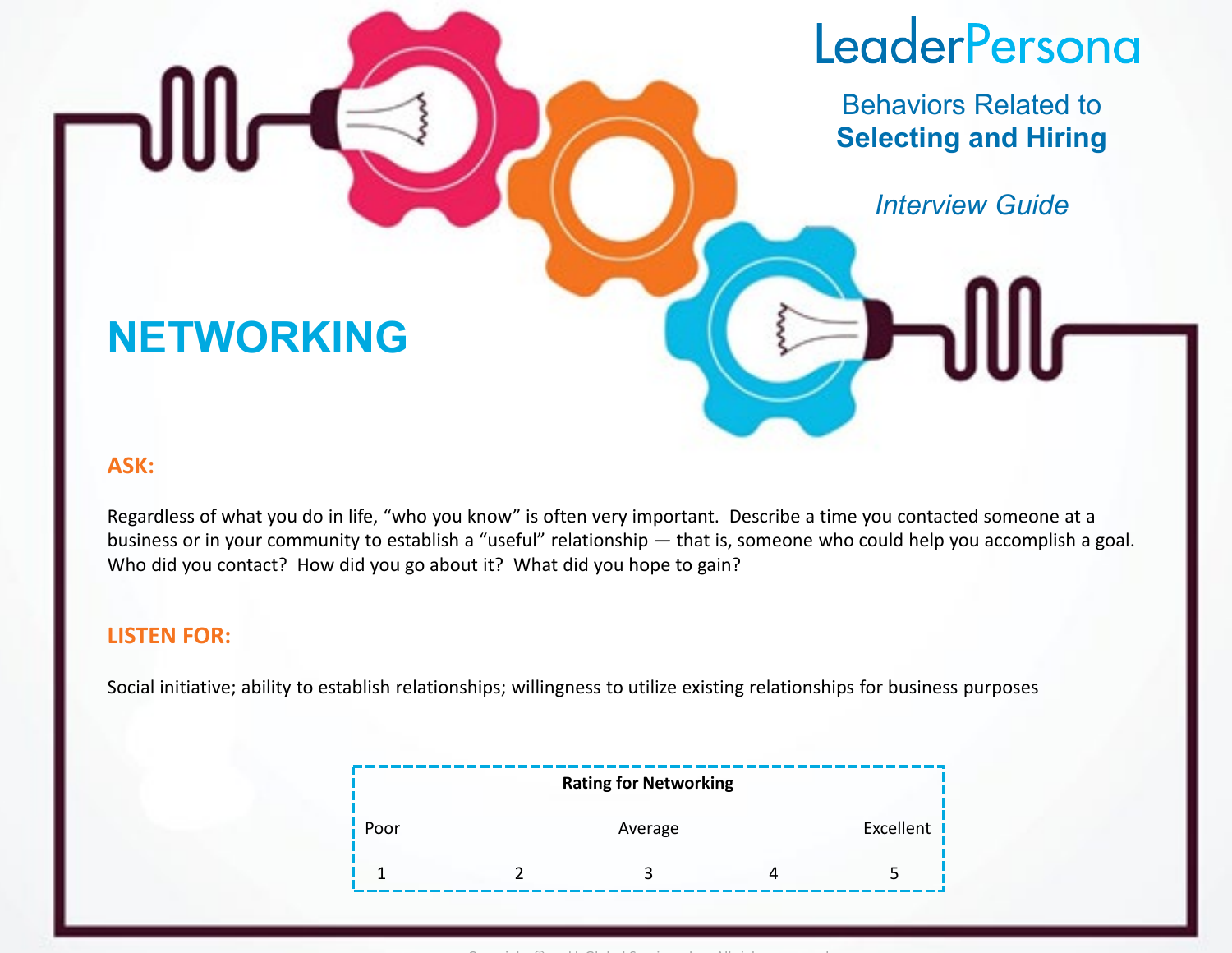Behaviors Related to **Selecting and Hiring**

*Interview Guide*

### **COMMUNICATING**

#### **ASK:**

Communicating with others is often difficult; sometimes it is hard to get your point across. Tell me about the most frustrating time you have had in trying to get an idea across to another person. What was the situation? What obstacles did you face? How did you overcome them? What was the outcome?

#### **LISTEN FOR:**

Ability to convey a message; willingness to adapt one's style or approach; comfort in dealing with different types of people

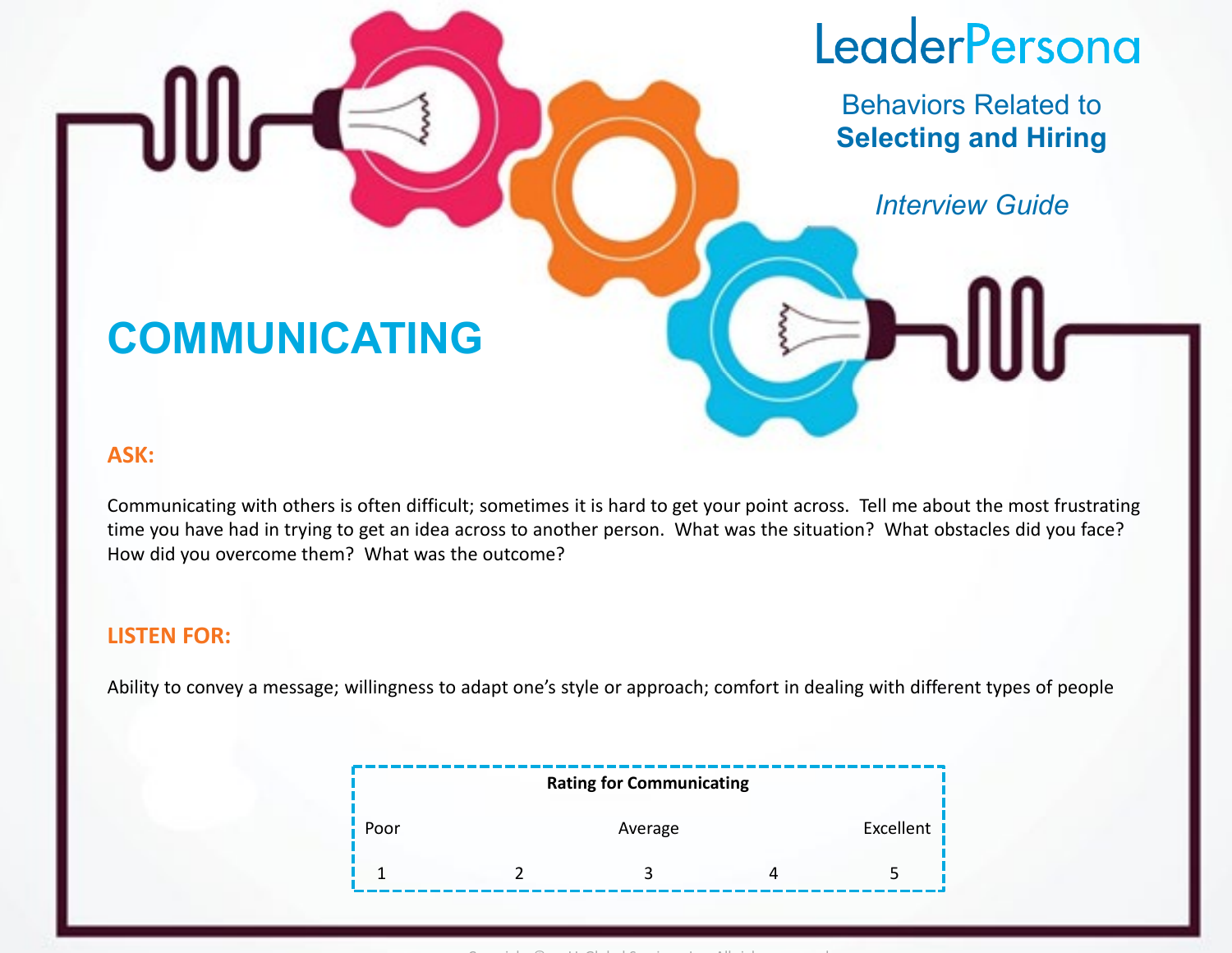Behaviors Related to **Selecting and Hiring**

*Interview Guide*

### **COORDINATING**

#### **ASK:**

Everyone has his or her own system for getting things done. Tell me about your approach to your last major project. (It can be work-related but does not need to be.) What was the project and timeframe? What needed to be accomplished? Were other people involved? How did it work out? Would you do anything differently next time?

#### **LISTEN FOR:**

An organized and systematic approach; clear understanding of goals and objectives; efficient use of available resources

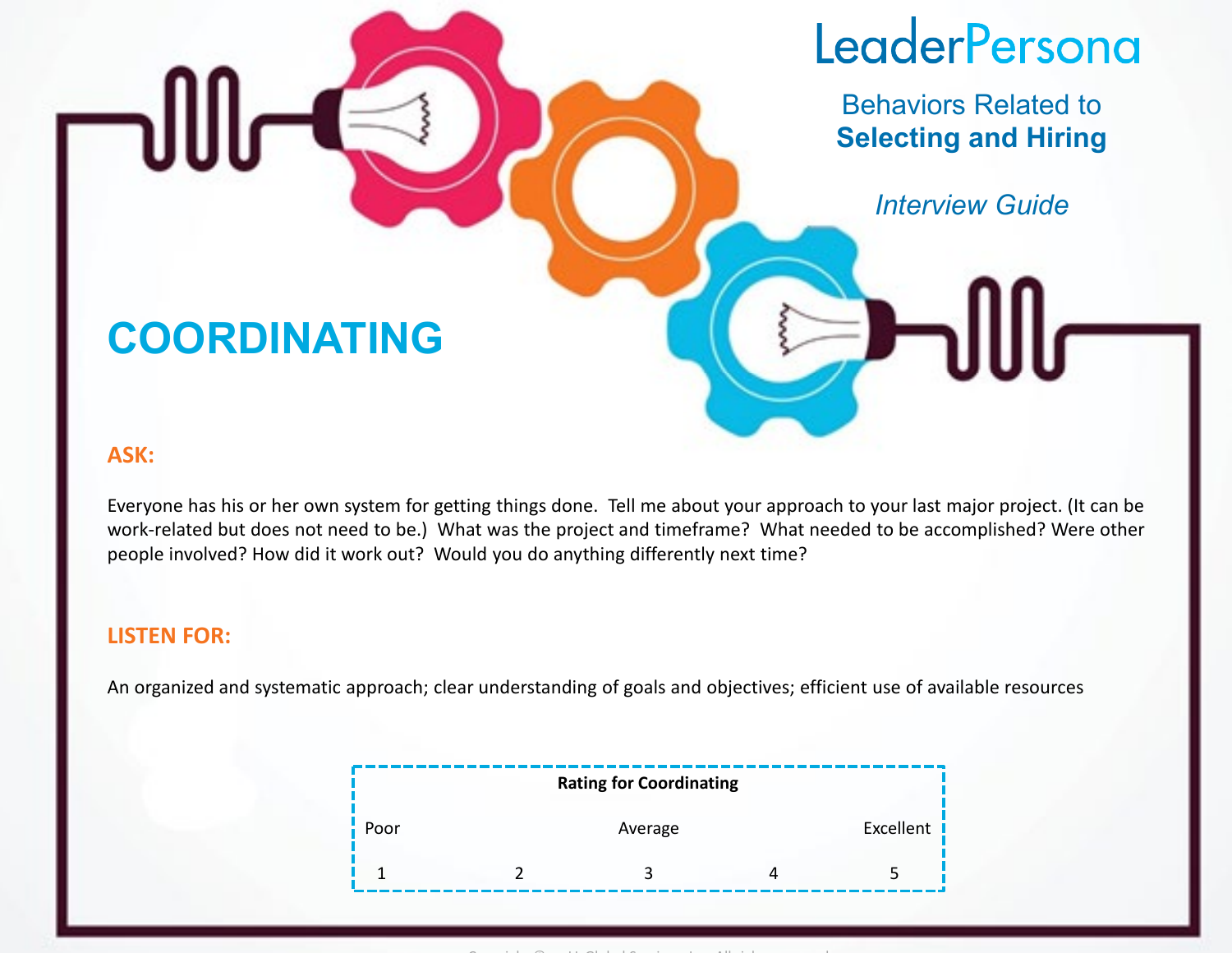Behaviors Related to **Training and Coaching**

*Interview Guide*

### **COUNSELING**

#### **ASK:**

Tell me about the last time you provided feedback to help a person master a skill or improve his or her performance. What was the situation? What feedback did you provide? What was the outcome?

#### **LISTEN FOR:**

Evidence that others look to the candidate for advice; the ability to provide constructive feedback; the satisfaction derived from helping others improve

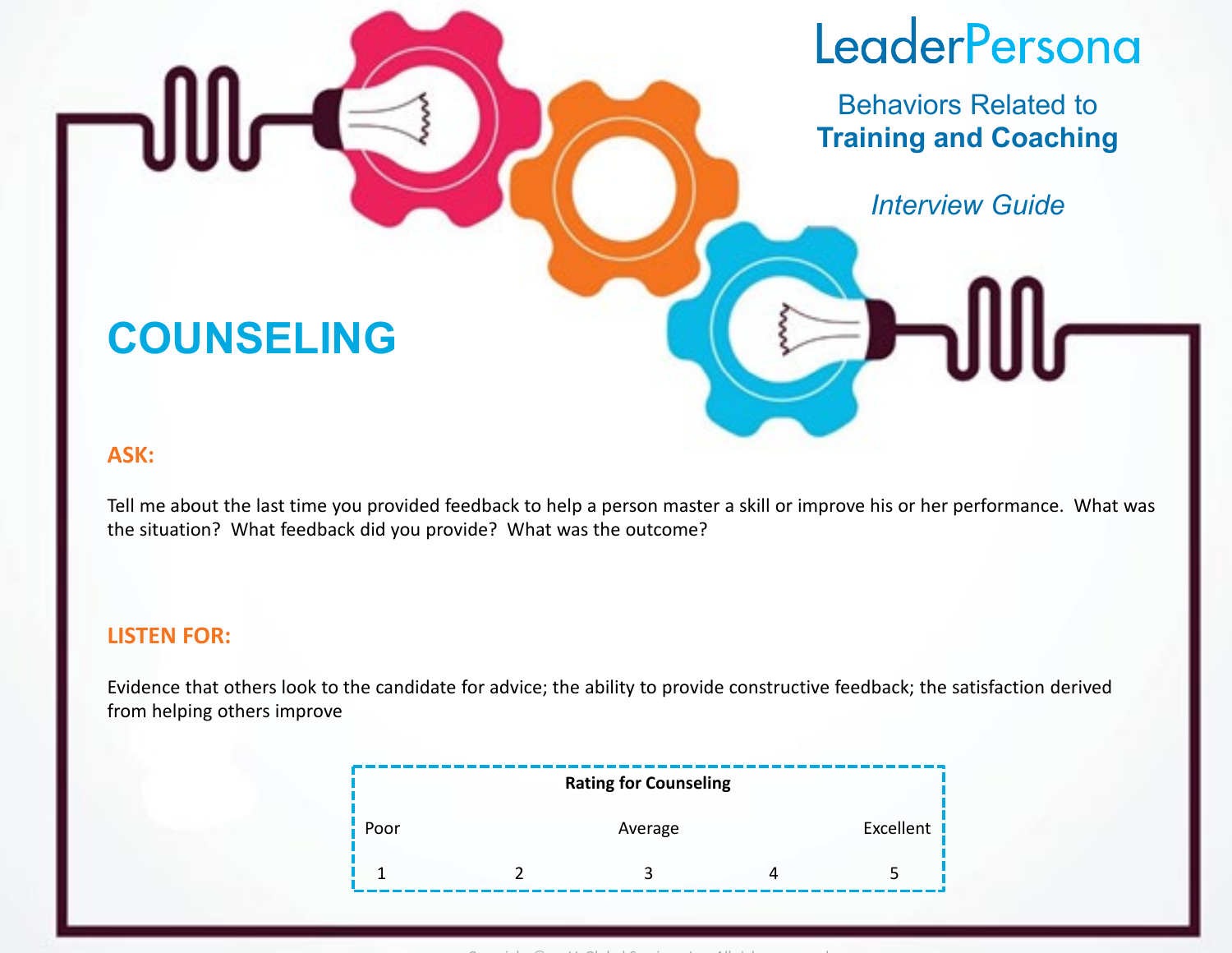Behaviors Related to **Training and Coaching**

*Interview Guide*

### **REWARDING**

#### **ASK:**

Did you ever receive most of the recognition for something in which others played a significant role? When did this happen? How did this make you feel? How did you handle the situation?

#### **LISTEN FOR:**

Willingness to give recognition to others when it is due; comfort sharing the spotlight

|     | <b>Rating for Rewarding</b> |             |
|-----|-----------------------------|-------------|
| oor | Average                     | Excellent I |
|     |                             |             |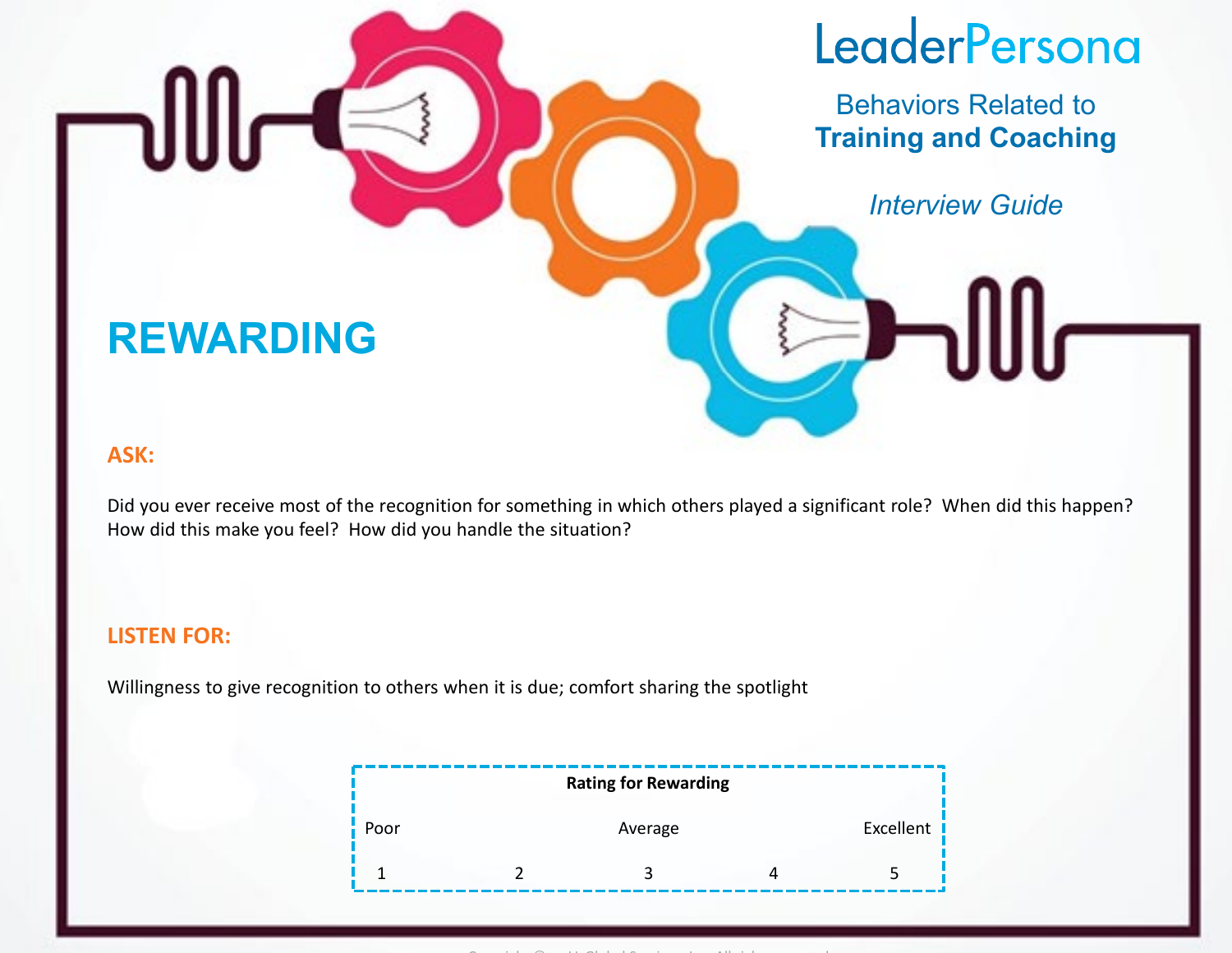Behaviors Related to **Training and Coaching**

*Interview Guide*

### **MOTIVATING**

#### **ASK:**

Describe a time when you made a special effort to encourage the success of another person. What was the situation? What did you do? Were you successful?

#### **LISTEN FOR:**

Enthusiasm; positive energy; insight into what motivates others

|      |  | <b>Rating for Motivating</b> |             |
|------|--|------------------------------|-------------|
| 'oor |  | Average                      | Excellent I |
|      |  |                              |             |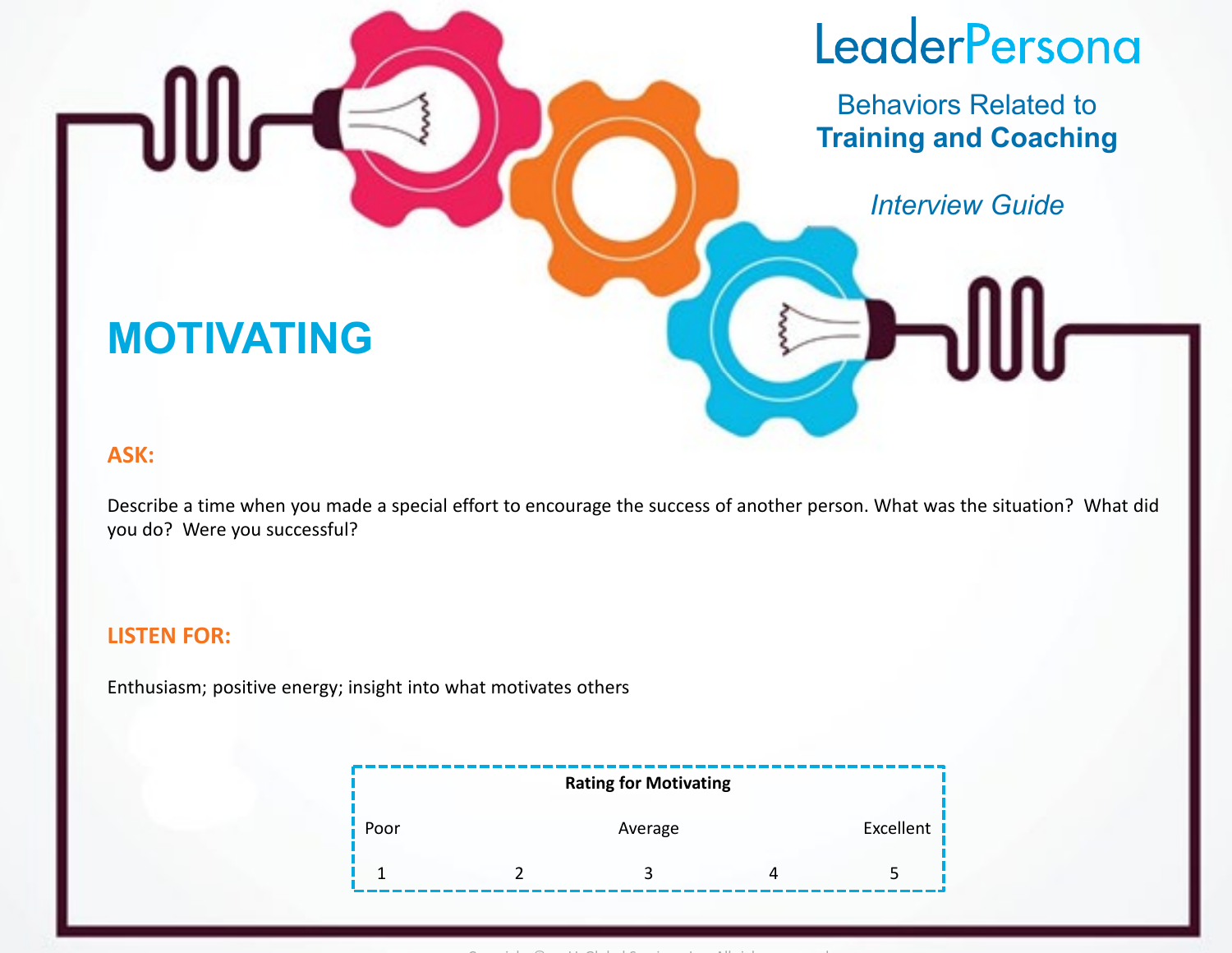Behaviors Related to **Managing Performance and Providing Support**

### *Interview Guide*

### **TEAM BUILDING**

#### **ASK:**

Describe the most difficult conflict you ever had to mediate. What was the problem? Who was involved? How did you handle it? What was the outcome?

#### **LISTEN FOR:**

Facilitation skills; tact and diplomacy; willingness to deal with difficult individuals

| <b>Rating for Team Building</b> |  |         |  |           |
|---------------------------------|--|---------|--|-----------|
| oor'                            |  | Average |  | Excellent |
|                                 |  |         |  |           |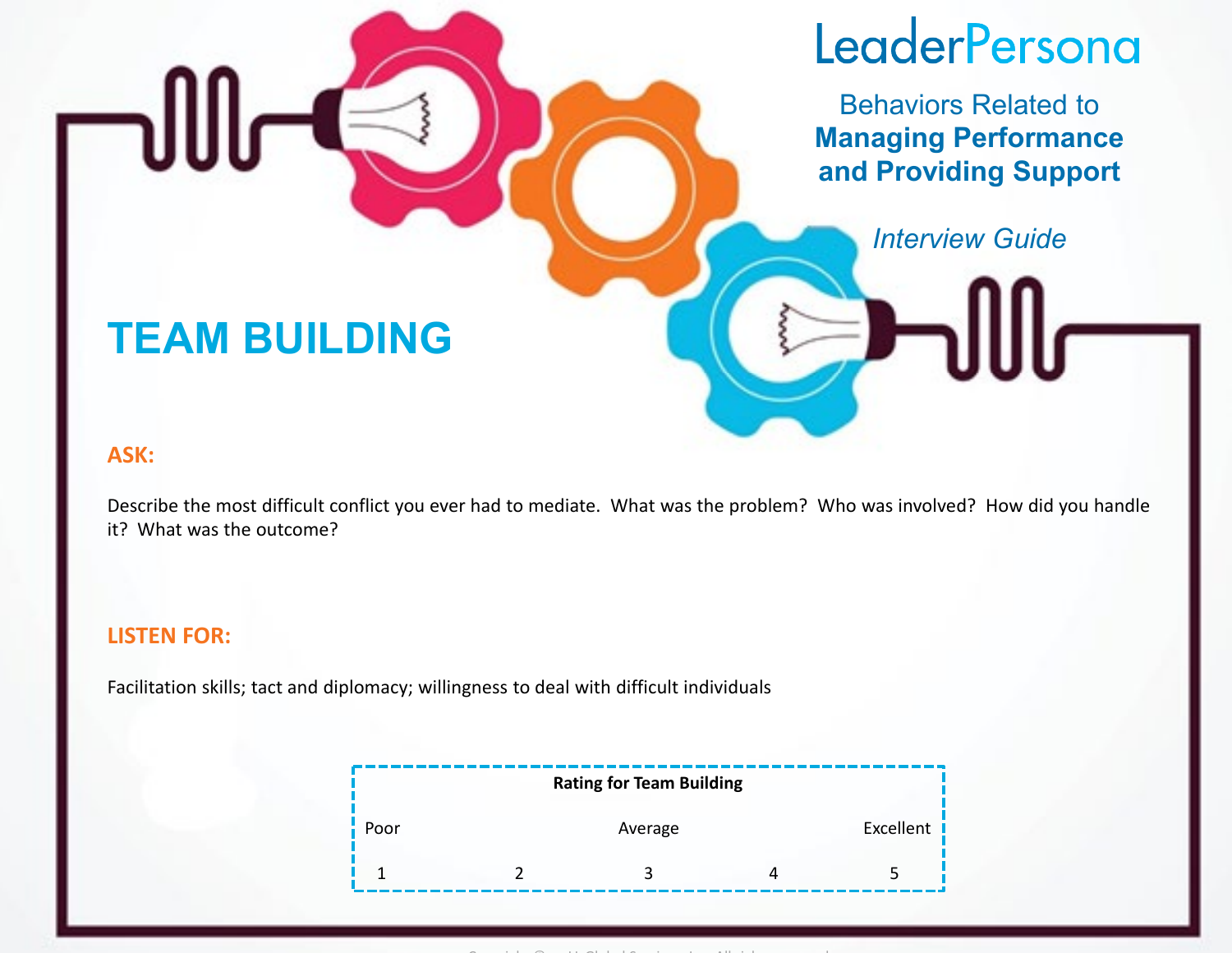Behaviors Related to **Managing Performance and Providing Support**

*Interview Guide*

### **MONITORING**

#### **ASK:**

Tell me about a time you needed to track the progress of others toward a goal. (This could be in a work setting or a non-work situation, such as a fundraising effort or a sports team.) What was the situation? What approach did you take? Did you encounter any problems or issues?

#### **LISTEN FOR:**

A systematic approach; effective use of goal-setting; clear and specific criteria

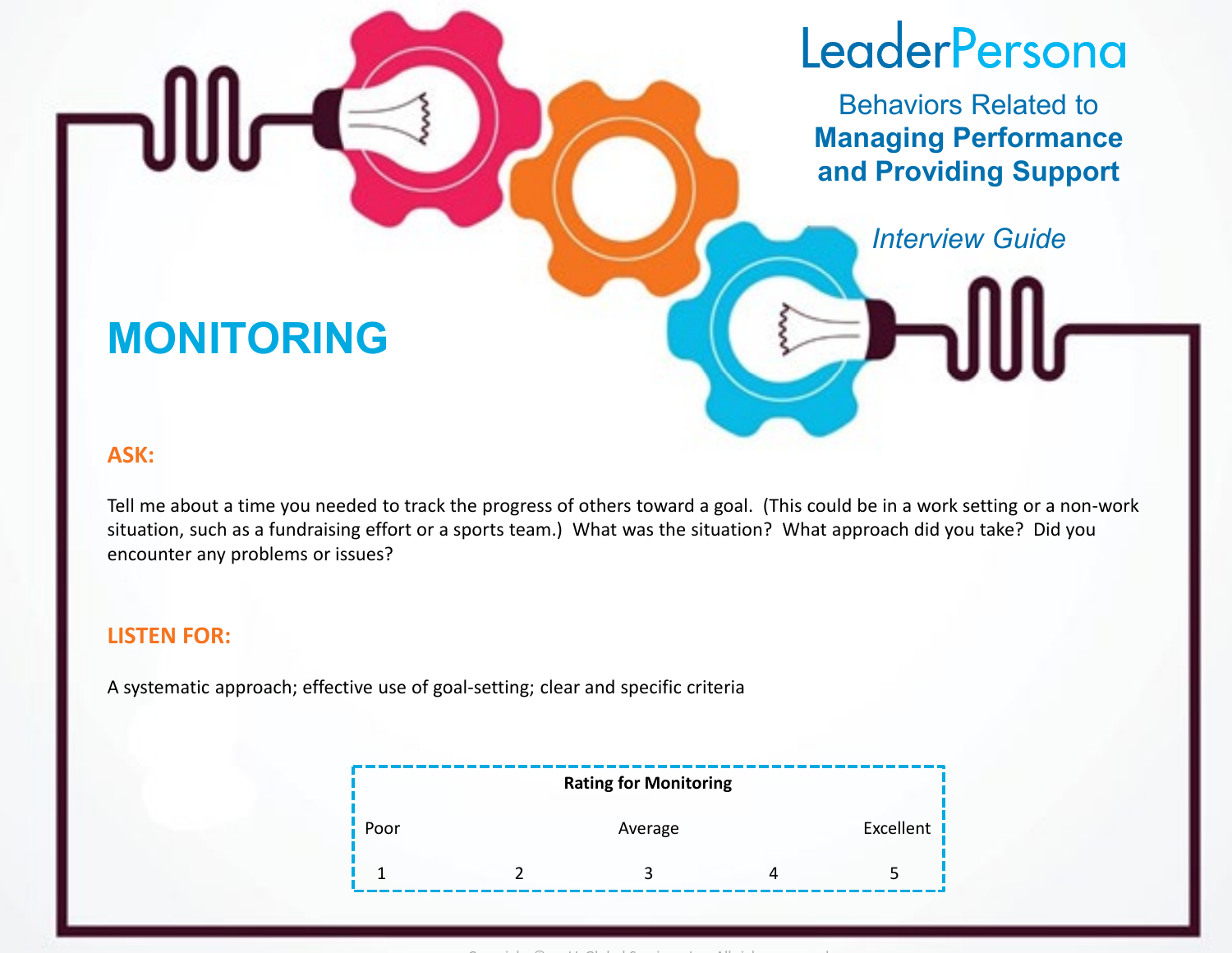Behaviors Related to **Managing Performance and Providing Support**

### *Interview Guide*

### **SUPPORTING**

#### **ASK:**

Describe the most recent time when someone came to you for help with a problem. What was the situation? What did you do? What was the outcome?

#### **LISTEN FOR:**

Empathy; a genuine interest in others' problems; evidence that others see the candidate as trustworthy

|     | <b>Rating for Supporting</b> |           |
|-----|------------------------------|-----------|
| oor | Average                      | Excellent |
|     |                              |           |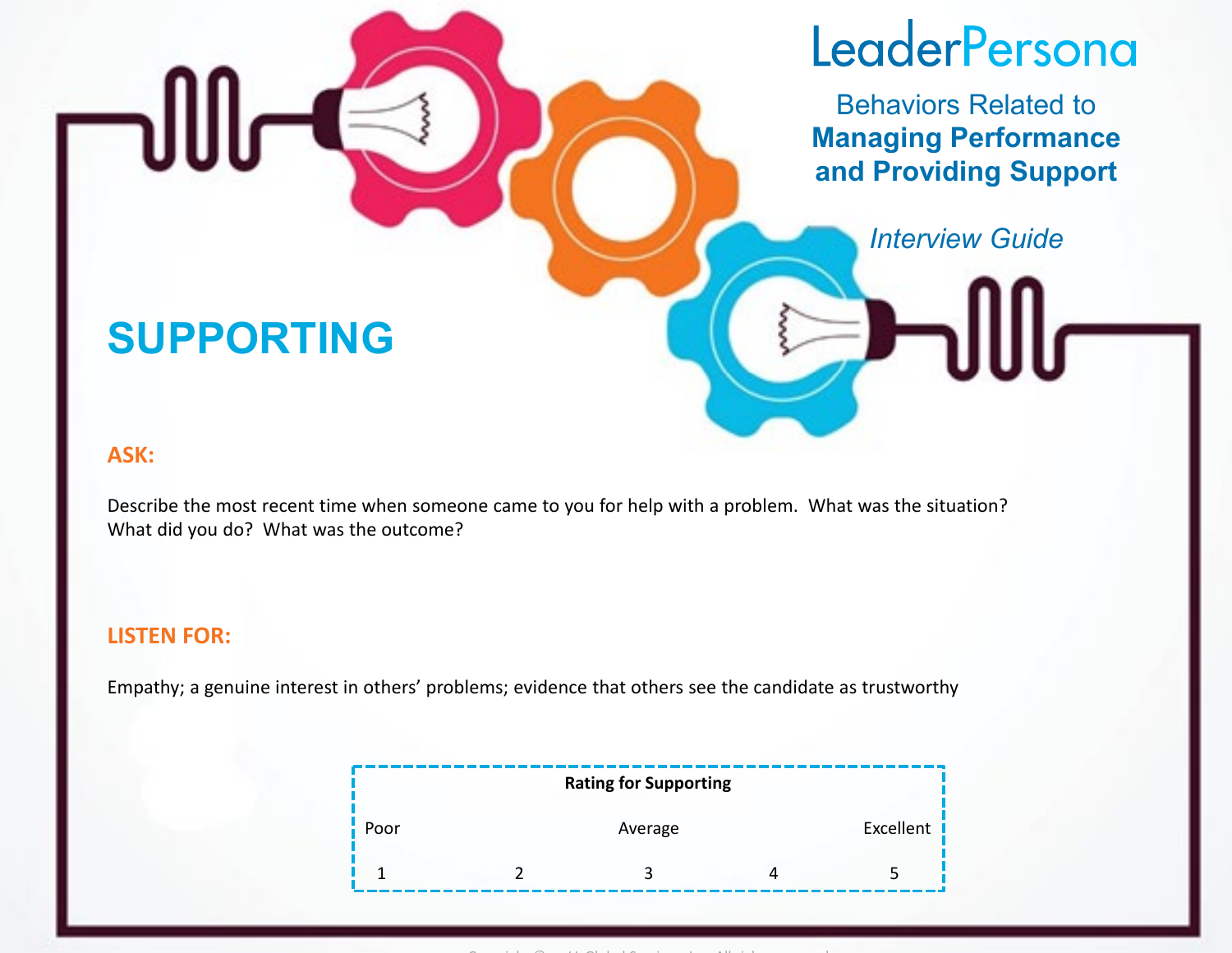Behaviors Related to **Managing the Business**

*Interview Guide*

### **ANALYZING**

#### **ASK:**

Tell me about a time you were responsible for a project with a specific budget you needed to manage to. (This could be in a work setting or a non-work situation, such as planning a wedding or vacation.) How did you go about this? Did you run into any problems? What was the outcome?

#### **LISTEN FOR:**

Attention to detail; balancing conflicting priorities; development of contingency plans

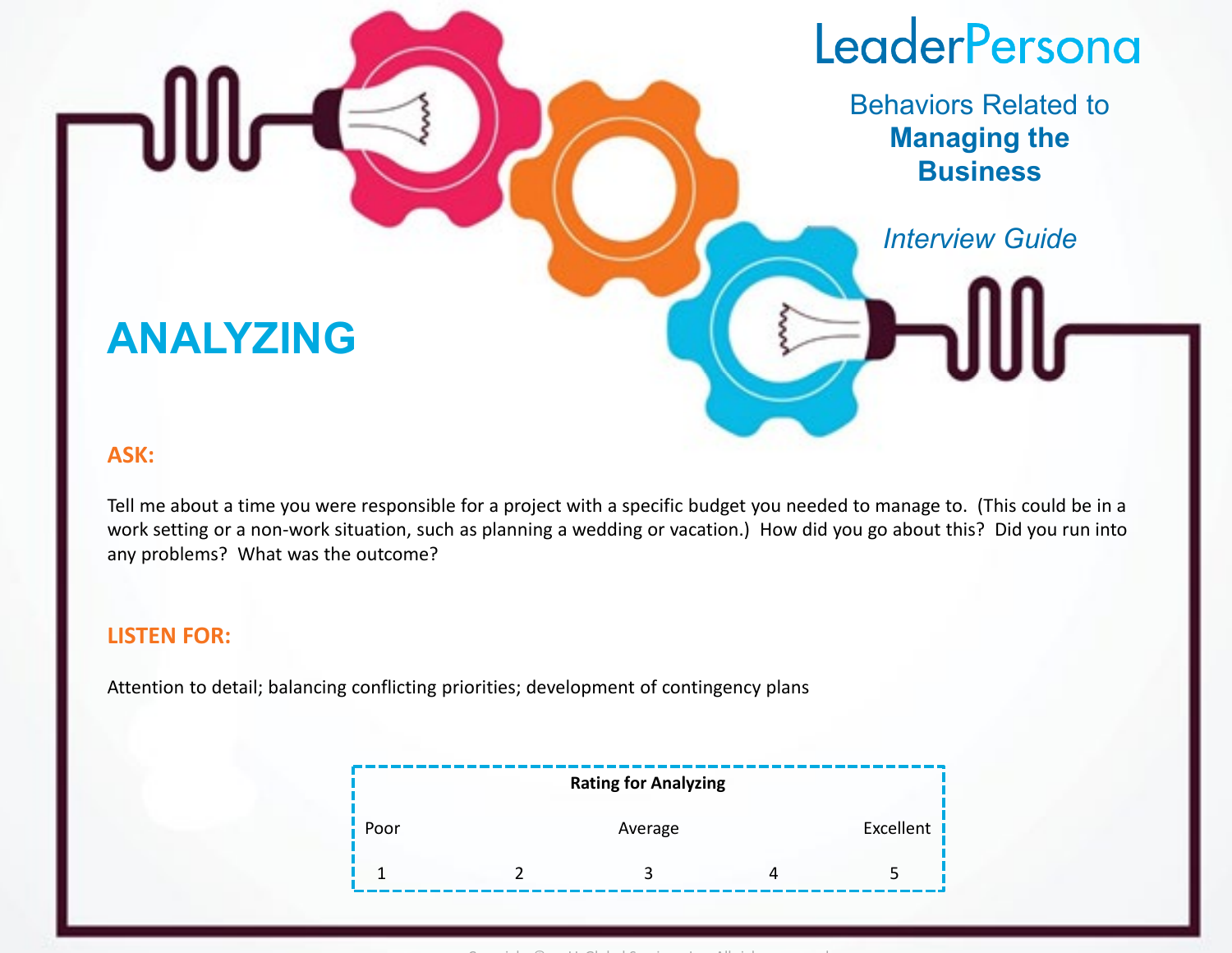Behaviors Related to **Managing the Business**

*Interview Guide*

## **PROBLEM SOLVING AND DECISION MAKING**

#### **ASK:**

Tell me about the toughest problem you have ever solved. What was the situation? What was your solution? Describe your decision-making process.

#### **LISTEN FOR:**

Search for relevant information; evaluation of multiple alternative solutions; logical process